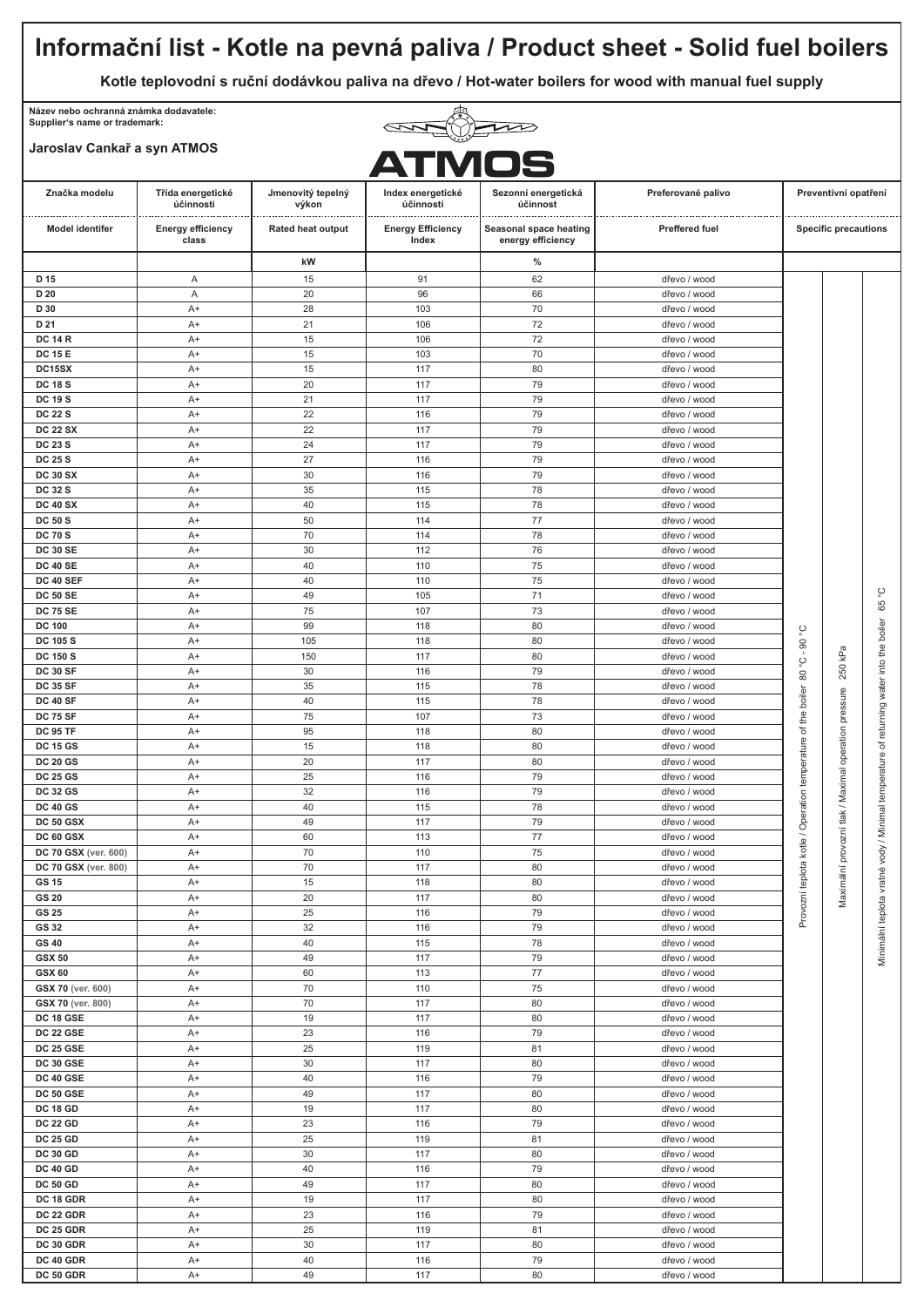## **Informační list - Kotle na pevná paliva / Product sheet - Solid fuel boilers Kotle teplovodní s ruční dodávkou paliva na dřevo / Hot-water boilers for wood with manual fuel supply Název nebo ochranná známka dodavatele: Supplier's name or trademark:**  $\overline{\mathbf{z}}$ **Jaroslav Cankař a syn ATMOS ATMOSZnačka modelu Třída energetické Jmenovitý tepelný Sezonní energetická Preferované palivo Preventivní opatření Index energetické účinnosti účinnost účinnosti výkon** . . . . . . . . . . . . . . . . . .................................... . . . . . . . . . . . . . . . . . . . . . . . **Model identifer Energy efficiency Rated heat output Energy Efficiency Seasonal space heating Preffered fuel Specific precautions class energy efficiency Index kW % DC 18 SPL** A+ 20 107 73 dřevo / wood 116 79 **DC 25 SPL** A+ 27 116 79 dřevo / wood **DC 30 SPXL** A+ 30 116 79 dřevo / wood **DC 32 SPL** A+ 35 115 78 dřevo / wood **DC 18 GSP** A+ 19 117 80 dřevo / wood **DC 25 GSP** A+ | 25 | 119 | 81 | dřevo / wood **DC 30 GSP** A+ | 30 | 117 | 80 | dřevo / wood **DC 18 GSPL** A+ 19 117 80 dřevo / wood **DC 25 GSPL** A+ 25 119 81 dřevo / wood **DC 30 GSPL** A+ 30 117 80 dřevo / wood **BR 20 RFH** | A+ | 20 | 117 | 80 | dřevo / wood **BR 25 RFH** A+ 25 116 79 dřevo / wood Minimální teplota vratné vody / Minimal temperature of returning water into the boiler 65 °C 65 **BR 32 RFH** A+ 32 116 79 dřevo / wood boiler  $\tilde{\Omega}$ **BR 25 RF** A+ | 27 | 116 | 79 | dřevo / wood Provozní teplota kotle / Operation temperature of the boiler 80 °C - 90 °C  $\infty$ the kPa Maximální provozní tlak / Maximal operation pressure 250 kPa **BR 35 RF** A+ 35 115 78 dřevo / wood ٺي into 250  $\overset{^{\circ}}{8}$ temperature of returning water **BR 50 RF** A+ 50 111 76 dřevo / wood boiler pressure **BR 75 RFE** A+ 75 107 73 dřevo / wood temperature of the operation **BR 25 RF multi** A+ 27 116 79 dřevo / wood **BR 32 RF multi** A+ 35 115 78 dřevo / wood / Maximal **BVG 23** A+ 23 116 79 dřevo / wood Operation / Minimal  $t$ lak **BVG 30** A+ 30 116 79 dřevo / wood provozní Provozní teplota kotle / **DC 40 SFE** A+ | 40 | 110 | 75 | dřevo / wood vody Maximální vinimální teplota vratné **DC 50 SFE** A+ 49 105 71 dřevo / wood **DC 75 SFE** A+ 75 107 73 dřevo / wood **DC 25 SF** A+ | 20 | 107 | 73 | dřevo / wood **DC 32 SR** A+ 35 115 78 dřevo / wood **DC 40 SR** A+ 40 115 78 dřevo / wood **DC 50 SR** A+ 50 111 76 dřevo / wood **CBB 15 E** A+ | 15 | 103 | 70 | dřevo / wood **CBB 20** A 20 96 66 dřevo / wood **CBB 30** A+ 28 103 70 dřevo / wood **CBI II 20** A+ 20 117 80 dřevo / wood **CBI II 30** A+ | 32 | 116 | 79 | dřevo / wood **CBI II 40** A+ 40 112 76 dřevo / wood **CBI 25 S** | A+ | 27 | 116 | 79 | dřevo / wood **CBI 32 S** A+ 35 | 115 78 | dřevo / wood **CBI 20 GS** A+ | 20 | 117 | 80 | dřevo / wood **CBI 32 GS** A+ 32 116 79 dřevo / wood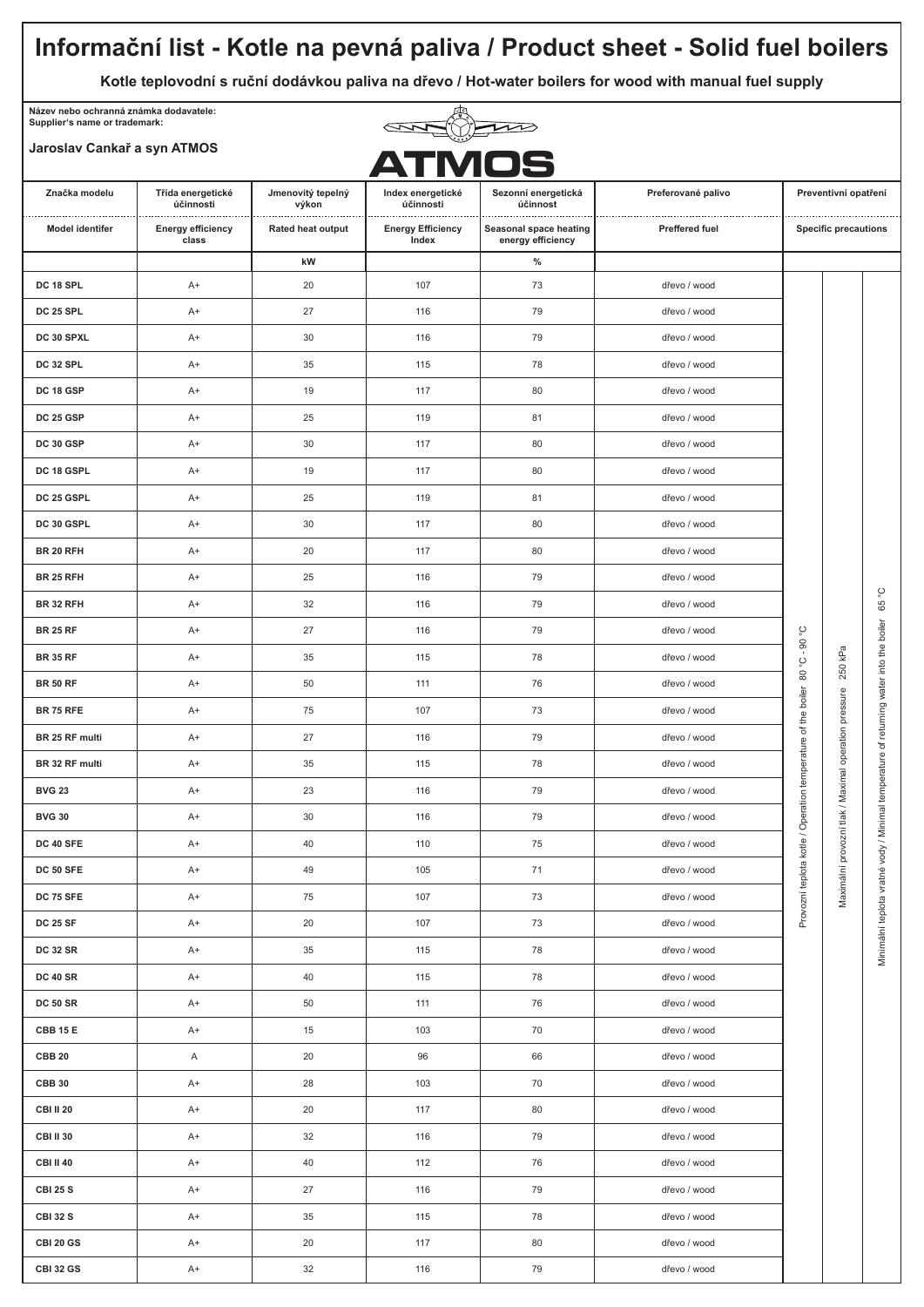# **Informační list - Kotle na pevná paliva / Product sheet - Solid fuel boilers**

**Kotle teplovodní s ruční dodávkou paliva na hnědé uhlí b - brikety / Hot-water boilers for brown coal b - briquetts with manual fuel supply**

**Název nebo ochranná známka dodavatele: Supplier's name or trademark:**

# **Jaroslav Cankař a syn ATMOS**



| Jaroslav Cankar a syn ATMOS |                                                                     |                                                 | <b>ATMOS</b>                                                        |                                             |                                                     |                                                                               |                                                      |                                                                      |
|-----------------------------|---------------------------------------------------------------------|-------------------------------------------------|---------------------------------------------------------------------|---------------------------------------------|-----------------------------------------------------|-------------------------------------------------------------------------------|------------------------------------------------------|----------------------------------------------------------------------|
| Značka modelu               | Třída energetické<br>účinnosti<br><b>Energy efficiency</b><br>class | Jmenovitý tepelný<br>výkon<br>Rated heat output | Index energetické<br>účinnosti<br><b>Energy Efficiency</b><br>Index | Sezonní energetická<br>účinnost             | Preferované palivo                                  | Preventivní opatření<br><b>Specific precautions</b>                           |                                                      |                                                                      |
| <b>Model identifer</b>      |                                                                     |                                                 |                                                                     | Seasonal space heating<br>energy efficiency | Preffered fuel                                      |                                                                               |                                                      |                                                                      |
|                             |                                                                     | kW                                              |                                                                     | $\%$                                        |                                                     |                                                                               |                                                      |                                                                      |
| <b>AC 16 S</b>              | $\mathsf C$                                                         | 18                                              | 78                                                                  | 78                                          | hnědé uhlí b - brikety<br>brown coal b - briquettes |                                                                               |                                                      |                                                                      |
| AC 25 S                     | $\mathsf C$                                                         | 26                                              | 80                                                                  | 80                                          | hnědé uhlí b - brikety<br>brown coal b - briquettes | ပ္<br>Provozní teplota kotle / Operation temperature of the boiler 80 °C - 90 | 250 kPa                                              | ပ္<br>65<br>/ Minimal temperature of returning water into the boiler |
| AC 35 S                     | $\mathsf C$                                                         | 35                                              | 78                                                                  | 78                                          | hnědé uhlí b - brikety<br>brown coal b - briquettes |                                                                               |                                                      |                                                                      |
| <b>AC 45 S</b>              | $\mathsf C$                                                         | 45                                              | 77                                                                  | 77                                          | hnědé uhlí b - brikety<br>brown coal b - briquettes |                                                                               |                                                      |                                                                      |
| <b>KC 16 S</b>              | $\mathsf C$                                                         | 18                                              | 78                                                                  | 78                                          | hnědé uhlí b - brikety<br>brown coal b - briquettes |                                                                               |                                                      |                                                                      |
| <b>KC 25 S</b>              | $\mathsf C$                                                         | 26                                              | 80                                                                  | 80                                          | hnědé uhlí b - brikety<br>brown coal b - briquettes |                                                                               |                                                      |                                                                      |
| <b>KC 35 S</b>              | $\mathsf C$                                                         | 35                                              | 78                                                                  | 78                                          | hnědé uhlí b - brikety<br>brown coal b - briquettes |                                                                               |                                                      |                                                                      |
| <b>KC 45 S</b>              | $\mathsf C$                                                         | 45                                              | 77                                                                  | 77                                          | hnědé uhlí b - brikety<br>brown coal b - briquettes |                                                                               |                                                      |                                                                      |
| C 15 S                      | $\mathsf B$                                                         | 16                                              | 82                                                                  | 82                                          | hnědé uhlí b / brown coal b                         |                                                                               |                                                      |                                                                      |
| C 18 S                      | $\mathsf C$                                                         | 20                                              | 79                                                                  | 79                                          | hnědé uhlí b / brown coal b                         |                                                                               |                                                      |                                                                      |
| C 20 S                      | $\mathsf C$                                                         | 25                                              | 79                                                                  | 79                                          | hnědé uhlí b / brown coal b                         |                                                                               |                                                      |                                                                      |
| C 25 ST                     | $\mathsf C$                                                         | 25                                              | 79                                                                  | 79                                          | hnědé uhlí b / brown coal b                         |                                                                               |                                                      |                                                                      |
| C 30 S                      | $\mathsf C$                                                         | 32                                              | 78                                                                  | 78                                          | hnědé uhlí b / brown coal b                         |                                                                               | Maximální provozní tlak / Maximal operation pressure | Minimální teplota vratné vody                                        |
| C 32 ST                     | $\mathsf C$                                                         | 32                                              | 78                                                                  | 78                                          | hnědé uhlí b / brown coal b                         |                                                                               |                                                      |                                                                      |
| C 40 S                      | $\mathsf C$                                                         | 40                                              | 77                                                                  | 77                                          | hnědé uhlí b / brown coal b                         |                                                                               |                                                      |                                                                      |
| C 50 S                      | $\sf B$                                                             | 48                                              | 82                                                                  | 82                                          | hnědé uhlí b / brown coal b                         |                                                                               |                                                      |                                                                      |
| C 80 S                      | $\mathsf D$                                                         | 80                                              | 74                                                                  | 74                                          | hnědé uhlí b / brown coal b                         |                                                                               |                                                      |                                                                      |
| C 18 SPL                    | $\mathbf C$                                                         | 20                                              | 79                                                                  | 79                                          | hnědé uhlí b / brown coal b                         |                                                                               |                                                      |                                                                      |
| C 25 SPL                    | $\mathbf C$                                                         | 25                                              | 79                                                                  | 79                                          | hnědé uhlí b / brown coal b                         |                                                                               |                                                      |                                                                      |
| AC 25 SPL                   | $\mathsf C$                                                         | 26                                              | 77                                                                  | $77 \,$                                     | hnědé uhlí b - brikety<br>brown coal b - briquettes |                                                                               |                                                      |                                                                      |
| KC 25 SPL                   | $\mathsf C$                                                         | 26                                              | 77                                                                  | 77                                          | hnědé uhlí b - brikety<br>brown coal b - briquettes |                                                                               |                                                      |                                                                      |